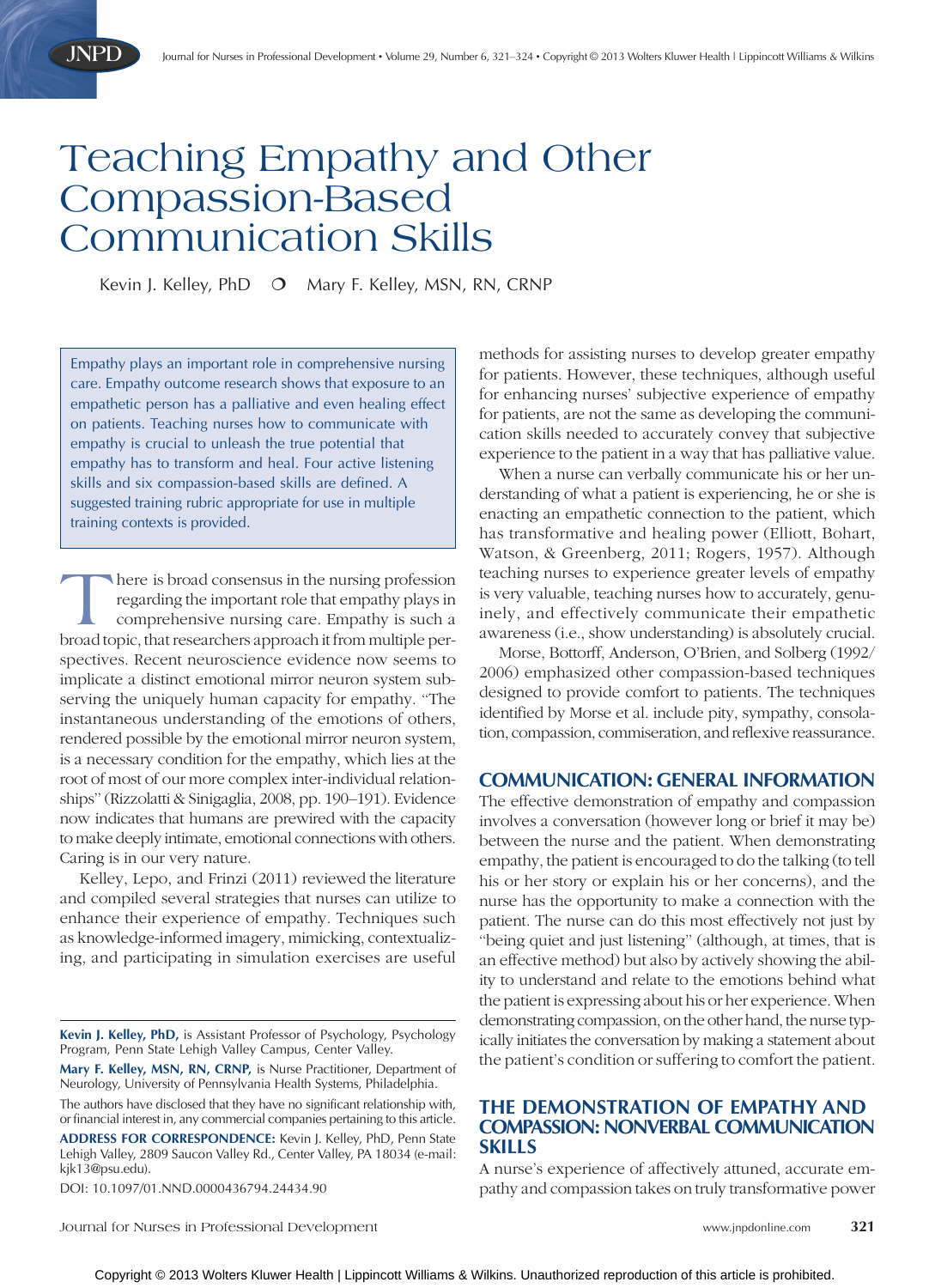when it can be communicated to the patient. This communication process occurs via two main channels: nonverbal and verbal. As nurses participate in a conversation with a patient, engaging a few, simple, nonverbal techniques will ensure that a strong foundation is being laid for making an effective empathetic connection.

The primary nonverbal channels include the following:  $(1)$  body orientation—whenever possible, position the body in a way that is oriented toward the patient; (2) eye contact—occasional direct eye contact can often be a key ingredient in making an empathetic connection to a patient; (3) head nods—this simple, yet powerful, nonverbal action communicates to the patient that the nurse is listening to what the patient is expressing; and (4) voice tone and vocal rhythm-the tonal and rhythmic matching of the nurse's words and mannerisms to the patient's communication style.

It may be easy to dismiss the significance of nonverbal communication skills; however, when poor communication occurs, it often includes weak use of nonverbal skills. Second, the patient's cultural background must always be taken into account as the appropriateness and meaning of some of these skills vary by culture. For example, eye contact can be off-putting to those of Asian descent, and standing too far away can be off-putting for those from many Spanish speaking cultures.

# THE DEMONSTRATION OF EMPATHY AND COMPASSION: VERBAL COMMUNICATION SKILLS

The term ''active listening'' denotes the set of verbal skills, primarily derived from counseling psychology, that a nurse can use to show that he or she is listening attentively and understanding accurately what the patient is experiencing. They represent the skills associated with demonstrating the nurses' experience of empathy. Each of the skills is defined below. In practice, the use of both the nonverbal and verbal (active listening) skills occurs in a natural give-and-take between the nurse and the patient.

# Demonstrating Empathy Using Active Listening

#### Transitional phrases

Occasionally saying ''Umhm,'' ''I see,'' ''Okay,'' and ''Go on'' provides important signals to the patient that the nurse is attentively listening and encourages the patient to continue talking.

# Parroting response

With a parroting response, the nurse repeats, verbatim, what the patient said. Sometimes, this is said as either an exclamation or with a questioning tone of voice. Be careful not to use this technique excessively as it will tend to inhibit the patient from saying more.

#### **Paraphrasing**

The nurse uses his or her own words to recommunicate the same meaning of what was just said by the patient. This is one of the two most frequently used verbal strategies for effectively communicating accurate empathy.

#### Reflection of feelings

This technique is the single most powerful verbal response a nurse can make. To do this, the nurse must listen for the emotion being expressed ''between the lines'' of the patient's words and state that observation back to the patient. Experience has shown that it is often helpful to start with phrases such as "It sounds like you're feeling...," "I hear you saying that...," or "You sound... (fill in feeling word)."

# Demonstrating Compassion Using Comfort Skills

Morse et al. (1992/2006) identified verbal skills they collectively refer to as comfort skills because patient comfort is the expected, potential outcome for a patient when a nurse correctly uses the skills. They represent the skills associated with demonstrating the nurses' experience of compassion.

# **Pity**

An expression of pity is an attempt to express regret or sorrow to someone who is suffering because of extreme pain or extreme distress. The intent is to ''facilitate the sufferer's acceptance of reality, which hastens the adjustment period and allows the patient to attain comfort sooner'' (Morse et al., 1992/2006, p. 78). When a nurse genuinely feels deep sorrow for the patient's suffering, a statement of pity is an attempt to verbalize this internal emotional state. It is designed to confirm the patient's reality/situation in a way that allows the patient to move forward in the healing process. This skill is typically used only in the beginning stages of suffering when patient denial of the full impact of the patient's condition is likely to be at its strongest.

#### **Sympathy**

''In contrast to pity, sympathy is an expression of the caregiver's own sorrow at another's plight. It has an 'I' focus expressing 'I'm sorry' rather than 'poor you''' (Morse et al., 1992/2006, p. 78). With sympathy, the nurse is observing his or her own internal emotional state and verbally expressing it to the patient. The intent of an expression of sympathy is to validate the legitimacy of the patient's suffering. Such emotionally congruent validation can bring great comfort to a patient in distress.

#### **Compassion**

With compassion, a nurse is sharing in the suffering being experienced by the patient and expressing that shared experience to both strengthen and comfort the patient. "...[R]ather than being an expression of the caregiver's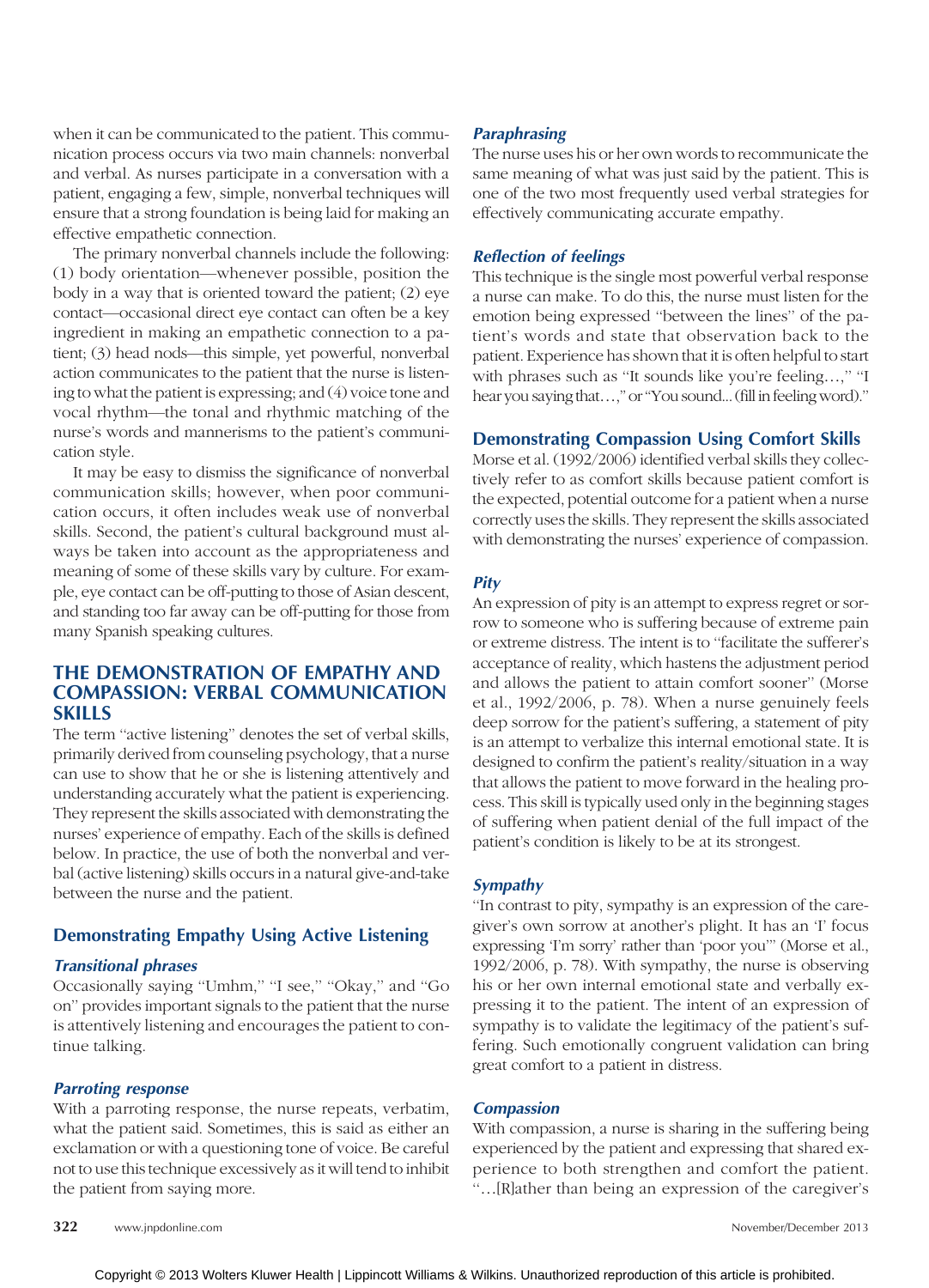sorrow (as in sympathy), the compassionate caregiver echoes the sufferer's sentiment and shares in the suffering'' (Morse et al., 1992/2006, p. 80). Genuine compassion is emotionally difficult for the nurse because it often requires a confrontation with his or her own mortality or past experiences with pain in a way that is quite vivid and revealing.

#### **Consolation**

To console someone is to offer words of encouragement or soothing during times of suffering, pain, or distress. A nurse can offer consolation to a patient in multiple ways with words that are designed to inform, support, provide a different perspective, or offer hope at a time of despair.

#### **Commiseration**

Nurses also have their own health issues with which they have had to cope. When a nurse is able to share his or her past encounters with illness, pain, suffering, or experiences of distress with a patient going through the same or very similar experience, a powerful healing opportunity is created. ''While commiserating, the caregiver and the sufferer share a feeling of identity, enabling the caregiver to listen and communicate sincere expressions of agreement and understanding'' (Morse et al., 1992/2006, p. 81). In commiseration, there is a joining together between nurse and patient around their shared experience, where the patient, in essence, borrows from the nurse the necessary resources to bear his or her suffering, cope with pain, or overcome distress. This is often why participation in a support group is so helpful to many patients and is what Yalom (1995) referred to as ''universality,'' one of the curative factors in group psychotherapy.

# Reflexive Reassurance

The purpose of offering reassurance to a patient is to alleviate anxiety, worry, and uncertainty. Such expressions must, of course, be honest and should not be designed to offer false hope or be based on knowledge that the nurse does not actually have about the patient or his or her prognosis.

It is useful to draw the following distinction between the active listening skills and the comfort skills. With active listening, the nurse is typically responding to something the patient has said. The purpose of active listening is to prove that the nurse accurately heard and understood the true meaning of what the patient was saying, especially understanding the emotions behind what the patient was saying. Meanwhile, with the comfort skills, the nurse is typically initiating the conversation or making an unsolicited comment designed to encourage the enhancement of patient comfort. To truly do this well requires that the nurse have experienced a felt sense of empathy for the patient's distress and, from that place of empathetic awareness, seeks to foster greater patient comfort.

These strategies, although basic, have been consistently found to be powerful methods for demonstrating accurate empathy and fostering great comfort. When practiced with skill and care, use of these skills can facilitate a powerfully transformative and even healing connection with another person.

With practice comes the ability to use the skills naturally, without the responses sounding staged or fake.

# PROFESSIONAL DEVELOPMENT IMPLICATIONS

Regardless of the context for educating nurses in the skills detailed in this article, the following rubric would be appropriate.

#### Step One: Reading

An instructor would begin by providing a didactic lesson on these communication skills. Providing copies of work on this topic (Hojat, 2009; Kelley et al., 2011; Neukrug, Bayne, Dean-Nganga, & Pusateri, 2013; Pavletic, 2011) will give learners a framework on which to build a thorough understanding of the principles of effective compassionbased, empathetically enhanced communication.

# Step Two: Modeling

The instructor would initiate a series of role-playing scenes. Learners are asked to generate hypothetical nurse-patient situations that then serve as materials for discussion. The instructor takes on the role of the nurse to show the skills, whereas the learner takes on the role of the patient. After each ''scene'' is enacted, the other participants can then be challenged to identify the specific skills used by the instructor and make comments about the effect on the ''patient.''

# Step Three: Practice

(1) Small groups of learners (two to four per group) are asked to practice use of the various skills, with one playing the part of the nurse, another playing the patient, and the remaining members serving as observers to provide feedback after each scene is practiced. Multiple scenarios can be loosely scripted or the scene ''set up'' by the instructor, using learner-generated situations or those provided by the instructor. (2) Another way to practice using these communication skills is to have the learners write process recordings of interactions with patients, friends, and family members where these skills in clinical and real-life situations are identified.

With sufficient practice and effort, a nurse can engage in a highly attuned, empathetically rich conversation smoothly, naturally, and without much effort. The nurse can verbally show high levels of compassion that lead to significant reductions in patient distress and foster in the patient the experience of having been truly comforted.

Journal for Nurses in Professional Development www.jnpdonline.com 323